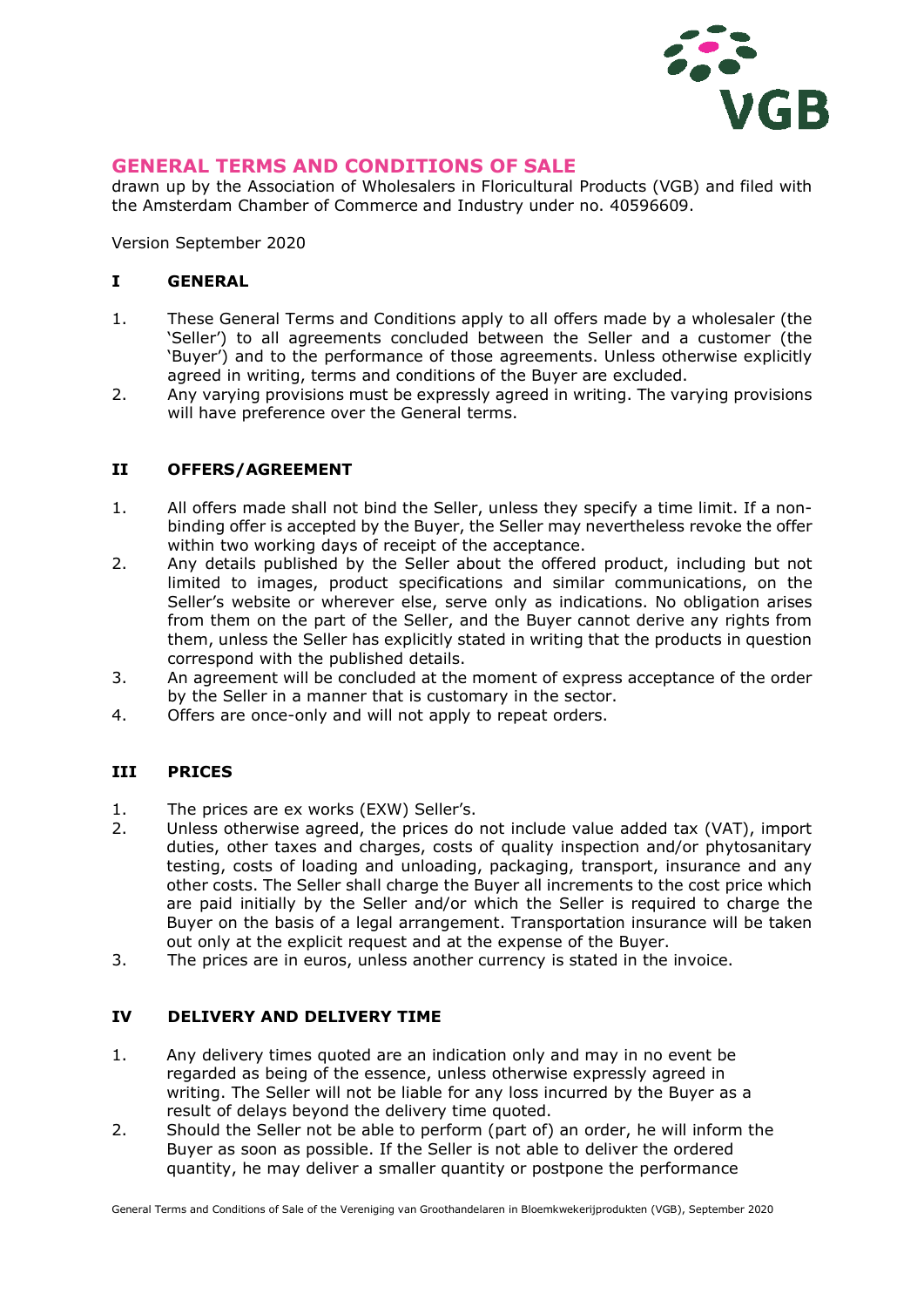

and/or, by mutual arrangement with the Buyer, deliver other products that are similar or of the same value.

- 3. Unless otherwise expressly agreed in writing the Seller's warehouse or processing area or any other place indicated by the Seller will be regarded as the place of delivery. The risk is transferred to the Buyer at the moment of delivery or, in the event of transportation, at the moment the products are handed over to the haulier or leave the delivery location to be transported, irrespective of whether the transportation takes place from the delivery location and/or whether the Buyer or the Seller pays the transportation costs.
- 4. Delivery will be free only if and to the extent as so agreed and stated by the Seller in the order confirmation.
- 5. The Seller reserves the right not to perform orders if the Buyer has not paid for previous deliveries within the agreed term of payment, if the Buyer has otherwise failed to fulfil his obligations or if, in the Seller's opinion, the Buyer is at risk of failing to fulfil his obligations to the Seller.
- 6. If the Buyer has not taken delivery of the products at the agreed time and place, the Buyer will be in default and liable for any loss in quality. The products ordered will be available to the Buyer during storage and will be stored to the Buyer's account and at the Buyer's risk.
- 7. If, however, the Buyer has not taken delivery of the products after a limited storage period (that may be considered reasonable in view of the product type) and if in the opinion of the Seller the risk of loss of quality and/or decay of the products so demands in order to limit loss, the Seller will be entitled to sell the products in question to a third party.
- 8. Non-performance by the Buyer does not relieve him of his obligation to pay the full price.
- 9. The Seller will not be liable for any loss incurred as a consequence of nondelivery.

## **V FORCE MAJEURE**

- 1. In the event of force majeure the Seller may fully or partly rescind the agreement or postpone delivery for the duration of the force majeure.
- 2. 'Force majeure' includes, but is not limited to, circumstances such as civil commotion, war, strikes, natural disasters, epidemics, pandemics, terrorism, weather conditions, traffic conditions such as roadblocks, road work or traffic jams, fire, government measures or the , such, also if these circumstances relate only to the execution of the agreement by enlisted third parties such as a supplier of the Seller or a haulier.
- 3. An example of force majeure explicitly includes the situation that the Seller's (main) bank applies or will apply regulations, which may result in the Seller's relationship with this bank being terminated or at risk of being terminated if the agreement between the Seller and the Buyer is maintained, such in the opinion of the Seller.

## **VI PACKAGING**

- 1. The products will be packaged in the manner that is customary in the flower and plant wholesale trade in such a way as will be determined by the Seller in accordance with sound business practice, unless otherwise agreed in writing.
- 2. Non-reusable packaging may be charged and is non-returnable.
- 3. If the products are delivered in reusable packaging (cardboard boxes) and/or on durable transport material (stacking trolleys, containers, pallets etc.), the Buyer shall return identical packaging material with the same registration (e.g. a chip or label) to the Seller within a week of delivery, also if a usage fee is charged, unless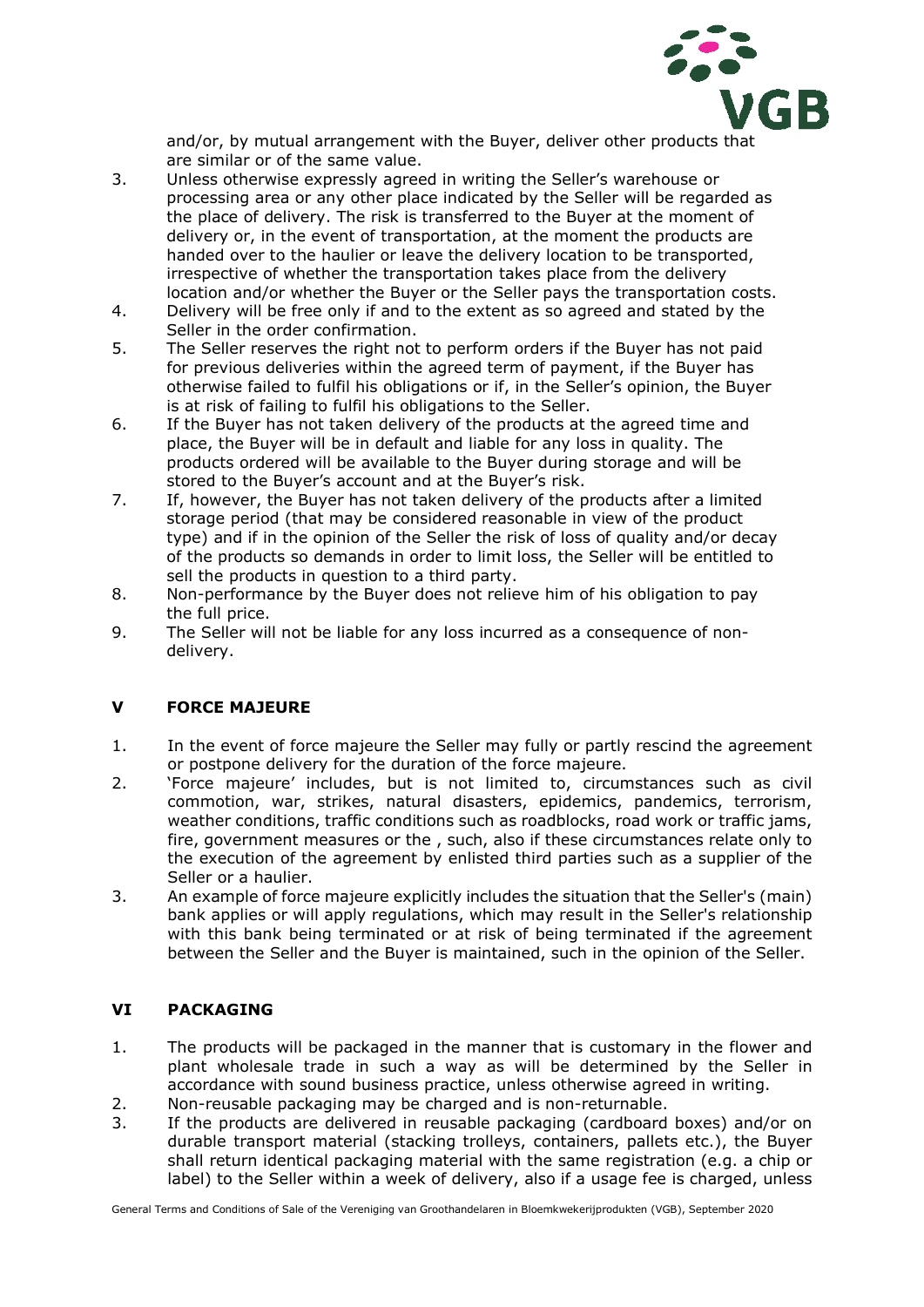

otherwise agreed in writing.

- 4. If return consignments are not sent on time or durable packaging and/or transport material that is loaned to the Buyer for the longer term is not returned within a reasonable time set by the Seller, the Seller reserves the right to a) charge the costs thereof to the Buyer and b) recover from the Buyer any further loss incurred by the Seller in connection herewith, such as extra rental costs.
- 5. Any costs initially paid by the Seller for the return transport will be charged separately to the Buyer unless otherwise agreed in writing. If a deposit is charged, that deposit will be refunded after the material in question has been returned in good condition.
- 6. The Buyer shall reimburse the Seller for the repair or replacement costs of reusable and/or durable packaging that is damaged or lost and for any further damage sustained by the Seller in connection herewith, such as extra rental costs.
- 7. In the event of a dispute between the Seller and the Buyer with regard to outstanding quantities of transport material the administrative records of the Seller shall prevail.

#### **VII COMPLAINTS**

- 1. Notification regarding complaints concerning visible defects, including quantities, sizes and/or weight, must be received by the Seller by fax, telex, e-mail or telephone immediately after discovery but at the latest within 24 hours of receipt. Notification by telephone must be confirmed in writing by the Buyer within two days of receipt of the products. The Buyer or recipient of the products must also note any visible complaint upon delivery on the transport documents in question.
- 2. Complaints concerning non-visible defects in products delivered must be notified to the Seller immediately after discovery. If the complaint was not submitted in writing, it must be confirmed to the Seller in writing within 24 hours.
- 3. A complaint must in any event contain:
	- a. a detailed and accurate description of the defect(s), supported by evidence in the form of, for example, photos or an expert report; and
	- b. a statement of any other facts from which it can be inferred that the products delivered and the products rejected by the Buyer are one and the same.
- 4. The Buyer is to enable the Seller to investigate, or instigate an investigation of, the validity of the complaints on location and/or to take back the products delivered, unless the Seller has explicitly agreed in writing to waive an investigation on location. The products must be kept in the original packaging.
- 5. Complaints that concern only a part of the products delivered will not entitle the Buyer to reject the entire delivery.
- 6. Once the time limits referred to in VII.1 and 2 have elapsed, the Buyer will be deemed to have accepted the products delivered and the invoice rendered. The Seller will then no longer be obliged to handle any claims submitted by the Buyer.
- 7. If a complaint submitted by the Buyer proves unfounded, the Buyer shall reimburse the Seller for any costs incurred in connection with the investigation.

## **VIII LIABILITY**

- 1. The Seller is not liable for any loss incurred by the Buyer, unless and to the extent the Buyer proves, that the loss was caused by intent or gross negligence on the part of the Seller.
- 2. Defects concerning any possible phytosanitary and/or other requirements that are applicable in the country of importation do not entitle the Buyer to any indemnification or rescindment of the agreement, unless and to the extent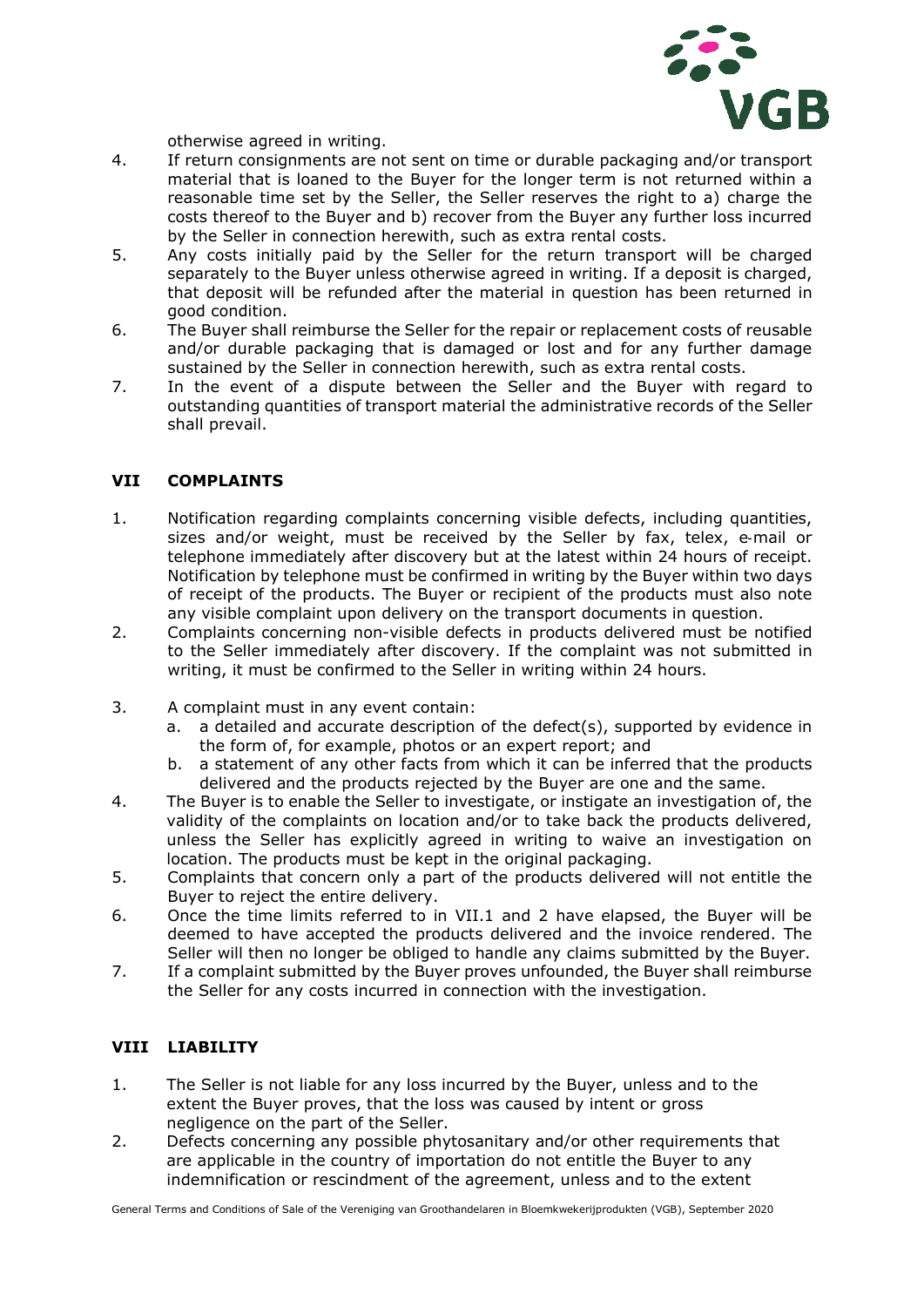

that the Buyer has informed the Seller of these requirements beforehand in writing.

- 3. The Seller is never liable for any consequential loss suffered by the Buyer. Should the Seller nevertheless have to indemnify a loss, liability of the Seller for any loss incurred by the Buyer will not exceed the invoice value of the part of the products delivered to which the claim applies.
- 4. Unless otherwise expressly stated, the products delivered are intended exclusively for decorative purposes and are not suitable for internal consumption. The Seller notes that the products may have harmful effects on humans and/or animals in the event of incorrect use, consumption, contact and/or hypersensitivity. In addition, moisture dripping from some products can cause damage to materials that it comes into contact with. The Buyer must pass on this warning to its customers and indemnifies the Seller against any and all claims from third parties, including end users, in respect of these consequences.

## **IX PAYMENT**

- 1. Payment must be made at the office of the Seller and at the Seller's option:
	- a. net cash on delivery; or
	- b. within the term indicated by the Seller or, if no term has been specified, within 30 days after the invoice date, by means of deposit or transfer to a bank account indicated by the Seller; or
	- c. by automatic withdrawal.
	- Any possible bank charges will be for the account of the Buyer.
- 2. The Buyer may not defer payment of the purchase price or deduct any amounts from the purchase price without explicit prior written permission from the Seller.
- 3. The Buyer will be in default upon the expiry of the term of payment. The Seller will then be entitled to rescind the agreement with immediate effect. The Seller is not liable regarding any consequences that this rescindment might entail.
- 4. If the Buyer is in default, the Seller will be entitled to charge interest of 1.5% on a monthly basis or, should the legal rate be higher, the legal rate on the amount outstanding, as from the due date of the invoice until the date of payment in full. If the Buyer is in default the Seller is further entitled to charge any exchange-rate losses incurred as a consequence thereof.
- 5. A Buyer based in an EU Member State other than the Netherlands shall inform the Seller correctly in writing of his VAT identification number. At the first request of the Seller the Buyer shall further provide the Seller with all the information and documents that the Seller requires to prove that the products have been delivered to an EU Member State other than the Netherlands. The Buyer shall indemnify the Seller against all claims and all adverse consequences arising from failure or partial failure to fulfil these obligations.
- 6. If third parties are instructed to collect overdue payments, the Buyer shall account to the Seller for any court and/or out-of-court costs involved, subject to a minimum of 15% of the outstanding sum, and such sums will fall due immediately.

# **X RETENTION OF TITLE**

- 1. Title to all products delivered will continue to vest in the Seller until the Buyer has settled in full all amounts that are payable or will be payable to the Seller by the Buyer for products delivered by the Seller, including payments for any shortcomings by the Buyer in the fulfilment of his obligations.
- 2. The Buyer may not pledge the delivered products or use them as security in any other manner as long as ownership has not been transferred. If third parties levy or intend to levy an attachment on those products or otherwise wish to dispose of them, the Buyer must immediately inform the Seller accordingly.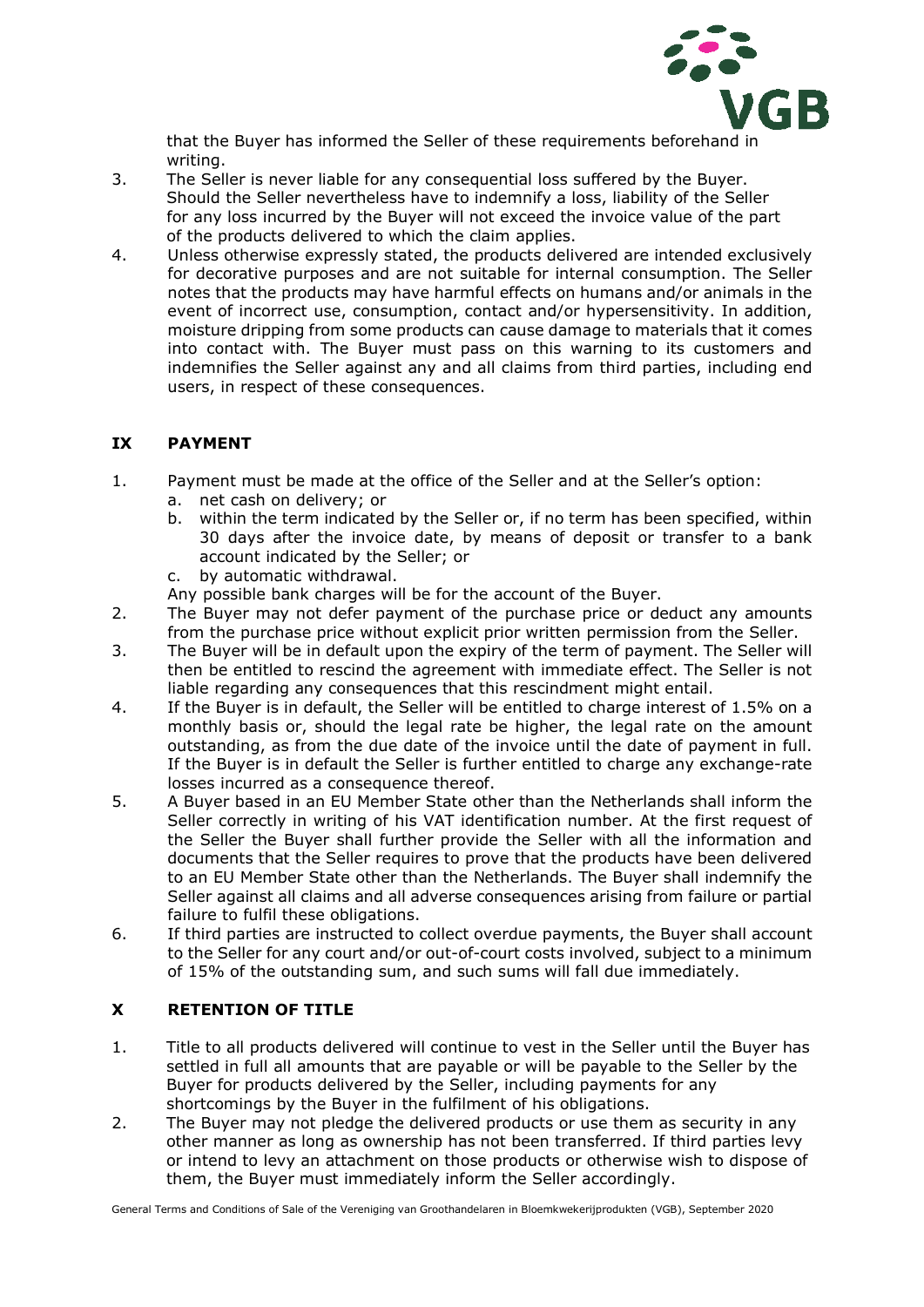

- 3. The Buyer must always fully cooperate, at the Seller's first request, in the Seller's exercising of its retention of title. The Buyer will be liable for all costs incurred by the Seller in connection with its retention of title and any related actions, as well as for any direct and indirect loss incurred by the Seller arising therefrom.
- 4. With respect to products destined for export, from the time of arrival in the country of destination, the law of the country of destination will apply to the property law consequences related to retention of title. From that moment, if permitted under that applicable law, the following provisions apply in addition to the provisions of points 1 to 3 above:
	- a) In the event of breach of contract by the Buyer, the Seller will have the right to immediately take possession of the products delivered and of the relevant packaging and transport materials, and to dispose of them at its discretion. If so prescribed by law, this will imply termination of the agreement in question.
	- b) The Buyer will be entitled to sell the products in the ordinary course of its business. It hereby assigns all claims that it may acquire against third parties pursuant to such sales. The Seller hereby acknowledges this assignment and reserves the right to pursue any such claims as soon as the Buyer fails to fulfil its payment obligations.
	- c) The Buyer may process the products in the ordinary course of its business, whether or not the products are mixed with other products not supplied by the Seller. The Seller will acquire joint title to the new goods, in the proportion in which the Seller's products form part of those new goods, the ownership of which, should this occur, is transferred at this moment by the Buyer to the Seller, who accepts this transfer.
	- d) If the Seller is required by law to surrender part of the stipulated security on request (if the security exceeds the value of any outstanding claims by a certain percentage), it will do so as soon as the Buyer so requests and if it is also apparent from the Seller's accounting records.

# **XI SPECIAL WARRANTIES FROM BUYER TO SELLER**

## **A National and international sanctions**

- 1. The Buyer guarantees:
	- a) that it complies and will continue to comply with each relevant country's sanction regulations applicable to the execution of the concluded agreement ("Sanction Legislation"),
	- b) that it will not directly or indirectly sell, transfer, supply or otherwise make the purchased goods available to natural or legal persons, entities, groups or public-sector or other organisations that have been sanctioned pursuant to the Sanctions Legislation, and
	- c) that all obligations under a) and b) of this article will also be imposed on every party to which it sells on or supplies goods that it bought from the Seller.
- 2. If the Buyer does not fulfil its obligations arising from this article, or does not fulfil them in time or properly, the Seller will be entitled, without further notice of default being required, to suspend the execution of the agreement with immediate effect or to dissolve the agreement. The Seller will not be obliged to compensate the Buyer for any resulting damage, while the Buyer will be fully liable for any damage that may arise on the part of the Seller as a result of the Buyer's failure to comply with this article.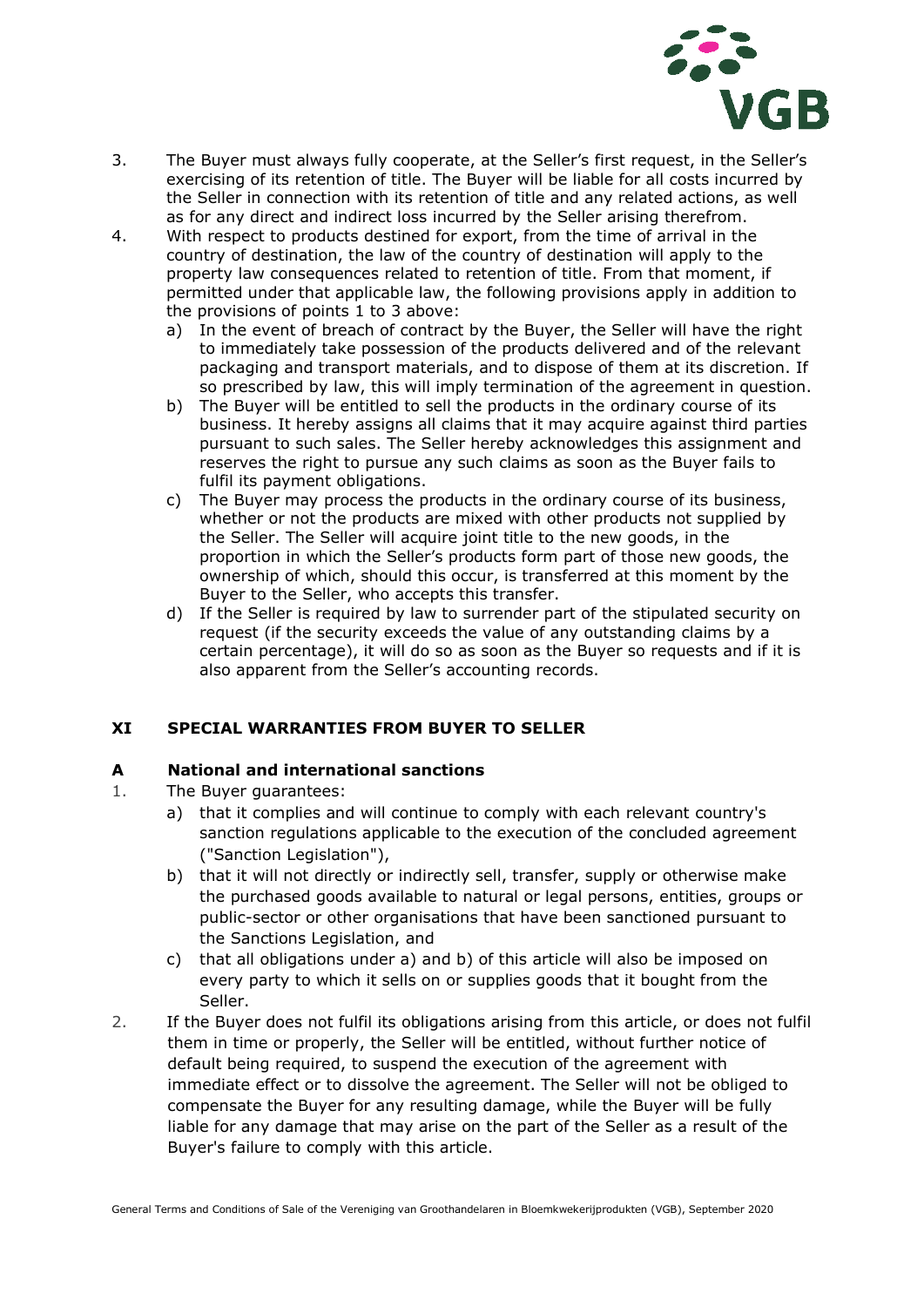

### **B National and international anti-corruption legislation**

- 1. The Buyer guarantees:
	- a) that it complies at all times and will continue to comply with each relevant country's anti-corruption regulations applicable to the execution of the concluded agreement ("Anti-Corruption Legislation"),
	- b) that it applies a strict prohibition with regard to any offer to and any acceptance by employees or members of the Board of Directors of the Buyer of any goods or services of monetary value such as gifts, trips, entertainment or whatever, insofar as apparently intended as an incentive to act in a certain way in connection with an agreement or the formation thereof.
	- c) that it will not offer, promise or give anything directly or indirectly to any political party, campaign, government agency, officer or public institutions, state-run enterprises, organisations, international institutions, etc., or their employees, with the purpose of acquiring or retaining improper advantage in connection with the agreement or the Seller.
	- d) in connection with the agreement or the performance thereof or the Seller, that it will not offer, promise or give anything to or accept anything from a business client, unless there is a reasonable ground to do so and it is reasonable to do so in the context of the daily course of affairs and, moreover, complies with local legislation.
	- e) that it will inform the Seller immediately if, in connection with the agreement or the execution thereof, the Buyer takes note of any situation that may be in conflict with the Anti-Corruption Legislation.
- 2. If the Buyer does not fulfil its obligations arising from this article, or does not fulfil them in time or properly, the Seller will be entitled, without further notice of default being required, to suspend the execution of the agreement with immediate effect or to dissolve the agreement. The Seller will not be obliged to compensate the Buyer for any resulting damage, while the Buyer will be fully liable for any damage that may arise on the part of the Seller as a result of the Buyer's failure to comply with this article.

## **XII DATA PROTECTION**

- 1. The Seller is entitled to place identification data and data regarding payment and the payment behaviour of the Buyer at the disposal of Floridata, a partnership of wholesalers in the floricultural sector.
- 2. The data referred to in XI.1 are processed by Floridata in a databank in order to gain insight into the markets in which the respective wholesalers sell their floricultural products on the one hand and the payment behaviour of individual buyers on the other.
- 3. The data on the sale of floricultural products are processed in aggregated figures from which no personal data can be derived. These data are published from time to time either by Floridata or via third parties.
- 4. The data on the payment behaviour of individual buyers are processed in order to estimate the debtor risk. Personal data may possibly be inferred from these. The data on payment behaviour are shared by Floridata only upon special request and provided that the request comes from a wholesaler who participates in Floridata and provided it serves to limit his own debtor risk.
- 5. Should the above activities of Floridata be carried out at any time by another party,